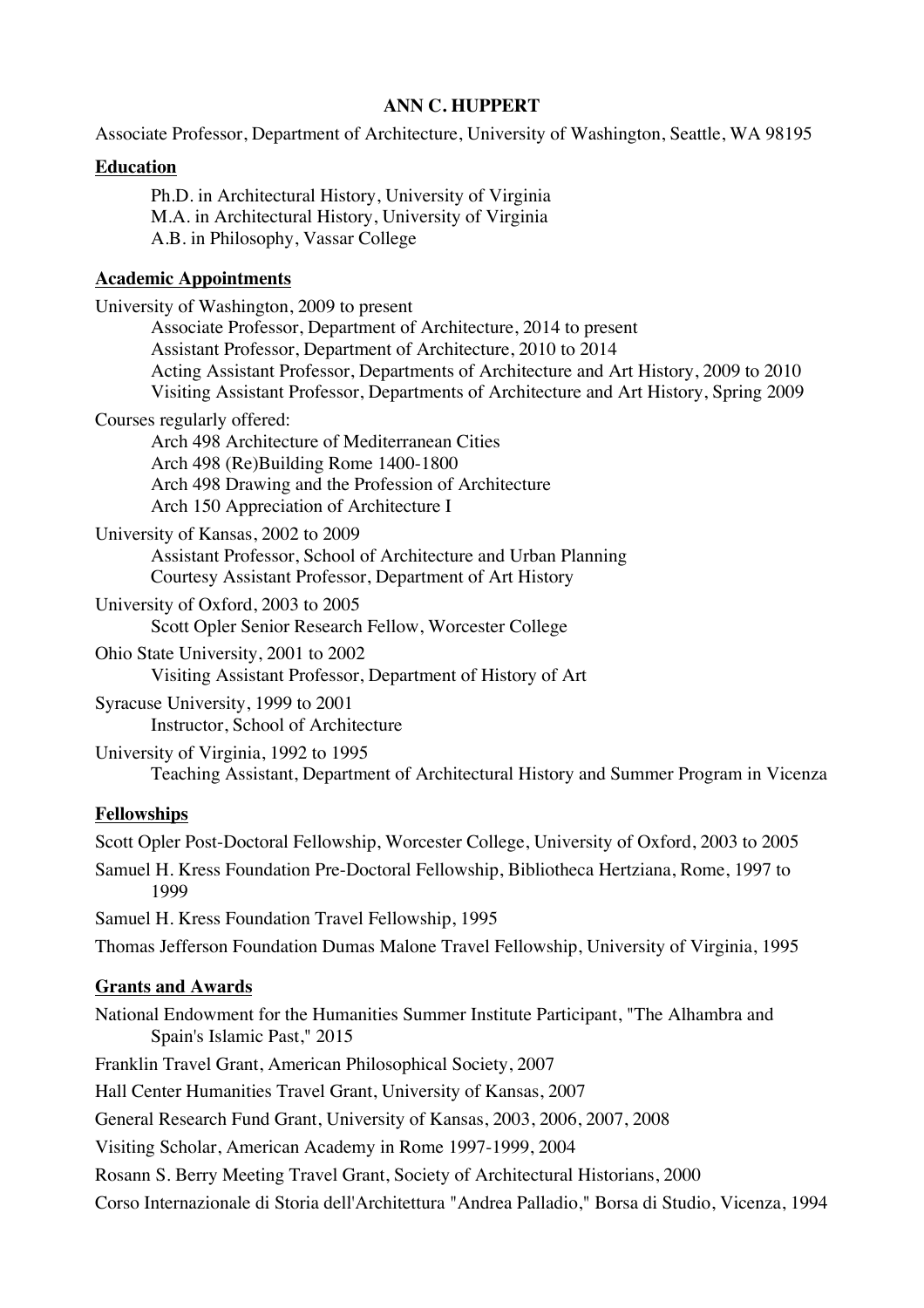### **Publications - Monograph**

*Becoming an Architect in Renaissance Italy: Painting, Mathematics, Engineering, and the Career of Baldassarre Peruzzi*, Yale University Press, 2015

Publication awards: Society of Architectural Historians/Mellon Foundation Author Award 2014 College of Built Environment Johnson/Hastings Award 2014

## **Publications – Peer-Reviewed and Invited Articles**

- "Material Matters: Training the Renaissance Architect," in *Cultural Transfer and Early Modern Art Theories: Essays in Honour of Deborah Howard*, ed. N. Avcioglu and A. Sherman, Ashgate, 2015.
- "Giorgio Vasari and the Art of Siena," in *Research Companion to Giorgio Vasari*, ed. D. Cast, Ashgate, 2014.
- "Practical Mathematics in the Drawings of Baldassarre Peruzzi and Antonio da Sangallo the Younger," in *Geometrical Objects: Architectural Practice and the Mathematical Sciences 1400-1800*, ed. A. Gerbino, *Archimedes: New Studies in the History and Philosophy of Science and Technology*, series ed. J. Buchwald, Springer, 2014.
- "Envisioning New Saint Peter's: Perspectival Drawings and the Process of Design," in *Journal of the Society of Architectural Historians* 68, no. 2 (2009): 158-77.
- "Roman Models and Sienese Methods: Baldassarre Peruzzi's Designs for San Domenico," in *Siena nel Rinascimento: l'ultimo secolo della repubblica. Arti, cultura e società*, ed. M. Ascheri, G. Mazzoni, and F. Nevola (Siena: Accademia Senese degli Intronati, 2009), 107-19.
- "Mapping Ancient Rome in Bufalini's Plan and in Sixteenth-Century Drawings," in *Memoirs of the American Academy in Rome* 53 (2008): 79-98.
- "Baldassarre Peruzzi as Archaeologist in Terracina," in *Baldassarre Peruzzi (1481-1536)*, ed. C. L. Frommel, A. Bruschi, H. Burns, F. P. Fiore, and P. N. Pagliara (Venice: Marsilio, 2005), 213-23.

#### **Publications – Catalog and Encyclopedia Entries, Reviews**

- Catalog entries for drawings of the Curia and of the temples of the Forum Holitorium (S. Nicola in Carcere) in Rome, in *The Architectural Drawings of Antonio da Sangallo the Younger and His Circle. Vol. III*, ed. C. L. Frommel and N. Adams (Forthcoming–MIT Press).
- Entries on Galeazzo Alessi, Baldassarre Peruzzi, the Maiano Brothers, Bernardo Rossellino, Biagio Rossetti, in *The Oxford Companion to Architecture*, ed. P. Goode, S. Anderson, and C. St. John Wilson (New York: Oxford University Press, 2009).
- Review of Alina A. Payne, *The Architectural Treatise in the Italian Renaissance: Architectural Invention, Ornament, and Literary Culture* (Cambridge, 1999), *The University of Toronto Quarterly* 70.1 (Winter 2000/2001): 343-44.
- "Lescaze, William," in *American National Biography*, 24 vols. (New York: American Council of Learned Societies–Oxford University Press, 1999), 13: 509-10.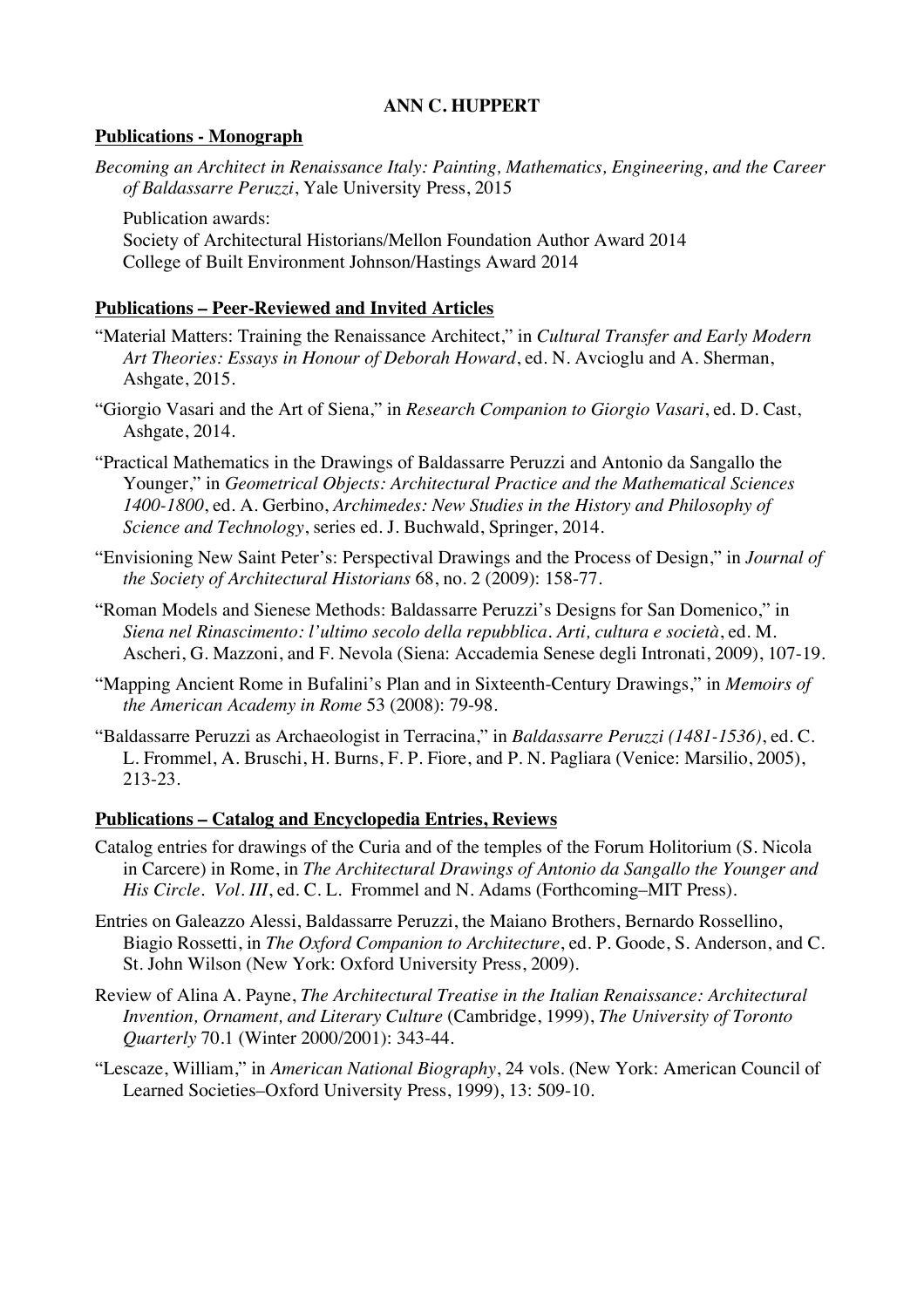## **Conference and Symposium Organization**

- *Drawing in the Design Professions*, Society of Architectural Historians Meeting, Detroit, April 2012.
- *Drawing and the Renaissance Architec*t, University of Washington Rome Center, Rome, December 2011.
- *Bridging Boundaries between Media in Renaissance*, Renaissance Society of America Annual Meeting, Los Angeles, March 2009.

#### **Conference Presentations**

- "Drawing without Building: Projecting San Petronio, Bologna," *From Drawing to Building*, Society of Architectural Historians Annual Meeting, Chicago, April 2015.
- "Drawing and Technology in Renaissance Siena," *Renaissance Technologies and the Built Environment*, Renaissance Society of America Annual Meeting, Berlin, March 2015.
- Roundtable Discussant, Italienische Architekturgeschichte an der Bibliotheca Hertziana. Forschungsperspektiven des 21. Jahrhunderts [*Italian Architectural History at the Bibliotheca Hertziana. 21st Century Research Perspectives*], Invited Participant, Bibliotheca Hertziana, Rome, September 2014.
- "Peruzzi at Santa Maria della Pace," *Baldassarre Peruzzi and the Figural Arts*, International Colloquium, Bibliotheca Hertziana, Rome, February 2014.
- "Early Modern Architectural Drawing–Current Issues and New Questions," *Opler Conference: New Studies in Renaissance and Baroque Architecture*, Worcester College, Oxford, March 2012.
- "Architects' Lines, Rendering Antiquity," *The Renaissance Line*, Renaissance Society of America Annual Meeting, Washington, D.C., March 2012.
- "The Centrality of Drawing in Baldassarre Peruzzi's Design Process," *Architectural Drawing from Antiquity Through Early Modernity*, Society of Architectural Historians Meeting, Chicago, April 2010.
- "Baldassarre Peruzzi as Painter and Architect," *Bridging Boundaries between Media in the Renaissance*, Renaissance Society of America Annual Meeting, Los Angeles, March 2009.
- "Baldassarre Peruzzi, Antonio da Sangallo the Younger and Practical Mathematics in Renaissance Architectural Practice," *Geometrical Objects: Architectural Practice and the Mathematical Sciences, 1400-1800*, University of Oxford, March 2007.
- "Prodigious Process: Visualizing New Saint Peter's," *The Big Dig of 1506: Commemorating the Groundbreaking of St. Peter's in the Vatican*, Brandeis University, April 2006.
- "The Value of a Life: Baldassarre Peruzzi and Giorgio Vasari," '*Lives' of the Renaissance Artists: Biography and Reception*, Association of Art Historians (UK) Conference, Bristol, April 2005.
- "'Il povero Baldassarre': Peruzzi and the Problem of Biography," Renaissance Research Seminar, Courtauld Institute of Art, London, November 2004.
- "The Study of Baldassarre Peruzzi's Drawings," History of Art M.Phil. Seminar, University of Cambridge, February 2004 and February 2005.
- "'Baldassarre architetto de Siena': Peruzzi between Rome and Siena," Oxford Architectural History Seminar, University of Oxford, October 2004.